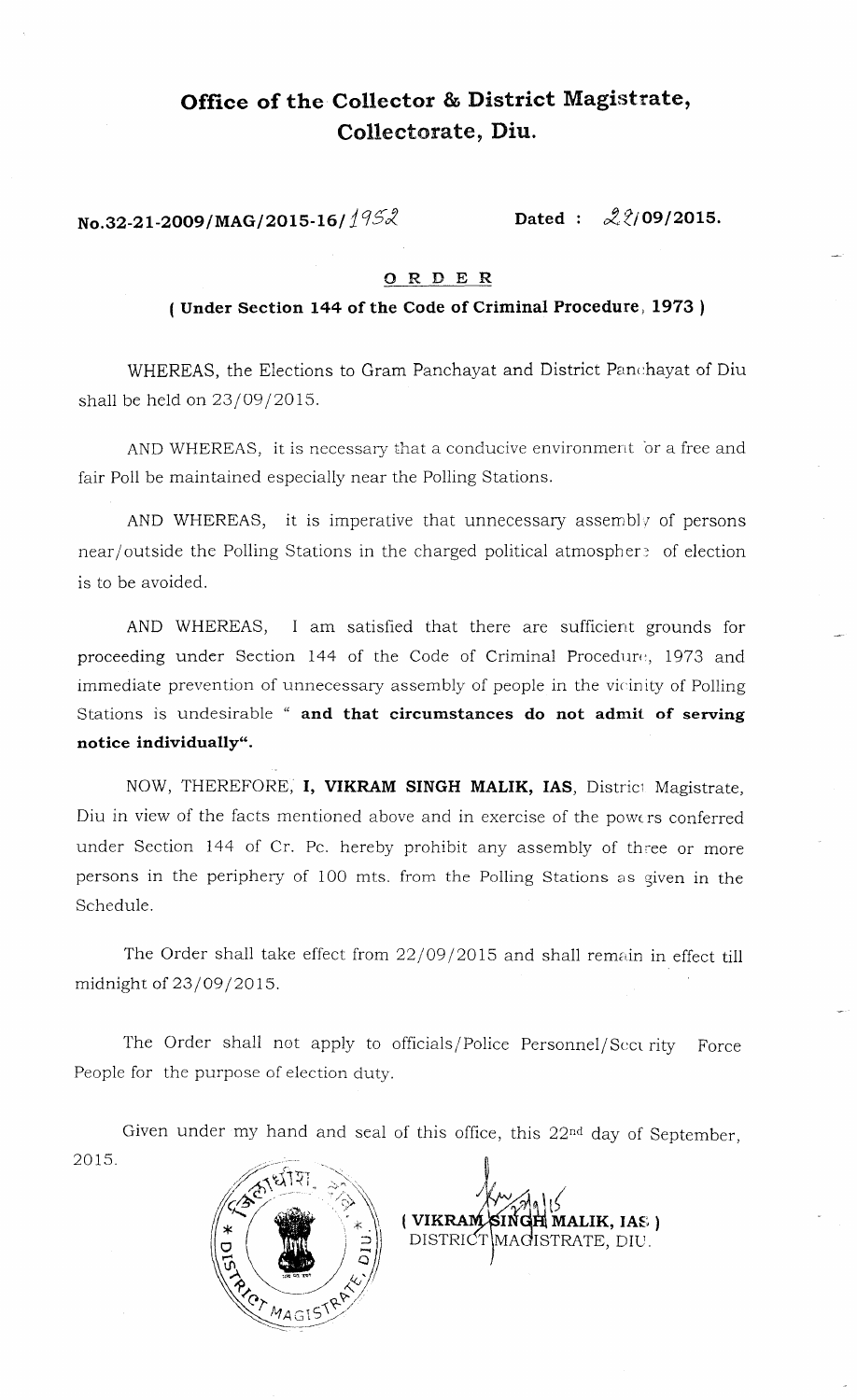| Polling<br><b>Station</b> | <b>Locality of Polling</b><br><b>Station</b>  | Building in which it is located                                        |
|---------------------------|-----------------------------------------------|------------------------------------------------------------------------|
| Nos.                      |                                               |                                                                        |
| $\mathbf{1}$              | $\mathbf{2}$                                  | 3                                                                      |
| $\mathbf{1}$              | NEAR BUS STAND,<br>VANAKBARA                  | ANGANWADI BLDG. NO. 7, SOUTH-WEST SIDE, VANAKBARA                      |
| $\overline{2}$            | NEAR BUS STAND,<br>VANAKBARA                  | ANGANWADI BLDG. NO. 6, NORTH-WEST SIDE, VANAKBARA                      |
| $\overline{3}$            | <b>NEAR BUS STAND,</b><br>VANAKBARA           | CLUSTER RESOURCE CENTRE, SSA BLDG., EAST SIDE, VANAKBARA               |
|                           |                                               | ANGANWADI BLDG. No.8, NORTH SIDE, JALARAM SOCIETY,                     |
| $\overline{4}$            | JALARAM SOCIETY,<br>VANAKBARA                 | VANAKBARA                                                              |
| 5                         | NAGOA ROAD,<br>VANAKBARA                      | GOVT. HIGHER SECONDARY SCHOOL, EAST-NORTH SIDE,<br>VANAKBARA           |
| 6                         | VADLIMATA,<br>VANAKBARA                       | GOVT. PRIMARY SCHOOL NO. 4,<br>EAST-NORTH SIDE, VADLIMATA, VANAKBARA   |
| $\overline{7}$            | VADLIMATA,                                    | GOVT. PRIMARY SCHOOL NO. 4,                                            |
|                           | VANAKBARA                                     | EAST-SOUTH SIDE, VADLIMATA, VANAKBARA                                  |
| 8                         | NEAR BUS STAND,<br>VANAKBARA                  | OLD BALBHAVAN KENDRA BLDG., WEST SIDE, VAN AKBARA                      |
| 9                         | NEAR BUS STAND,<br>VANAKBARA                  | GOVT. PRIMARY SCHOOL BLDG. No. 1, WEST SIDE VANAKBARA                  |
| 10                        | NEAR BUS STAND,<br>VANAKBARA                  | GOVT. PRIMARY SCHOOL BLDG. No. 1, NORTH-WEST SIDE,<br>VANAKBARA        |
| 11                        | NEAR BUS STAND,<br>VANAKBARA                  | GOVT. PRIMARY SCHOOL BLDG. NORTH-EAST SIDI, VANAKBARA                  |
| 12                        | GOMTIMATA,<br>VANAKBARA                       | GOVT. PRIMARY SCHOOL NO.3, WEST-NORTH SIDE, VANAKBARA                  |
|                           | GOMTIMATA,                                    | GOVT. PRIMARY SCHOOL NO.3, WEST-SOUTH SIDE VANAKBARA                   |
| 13                        | VANAKBARA                                     |                                                                        |
| 14                        | NEAR BUS STAND,<br>VANAKBARA                  | GOVT. SARVOTTAM MIDDLE SCHOOL (G) BLDG. SCUTH-EAST SIDE,<br>VANAKBARA  |
| 15                        | NEAR BUS STAND,<br>VANAKBARA                  | GOVT. SARVOTTAM MIDDLE SCHOOL (G) BLDG. SC UTH-WEST<br>SIDE, VANAKBARA |
| 16                        | <b>NEAR VILLAGE</b><br>PANCHAYAT,<br>SAUDWADI | GOVT. PRIMARY SCHOOL, WEST-SOUTH SIDE, SSA BLDG.,<br>SAUDWADI          |
|                           |                                               |                                                                        |
| 17                        | <b>NEAR VILLAGE</b><br>PANCHAYAT,<br>SAUDWADI | GOVT. SARVOTTAM HIGH SCHOOL, WEST-NORTH SIDE, SAUDWADI                 |
| 18                        | <b>NEAR VILLAGE</b><br>PANCHAYAT,<br>SAUDWADI | ANGANWADI BLDG. EAST-NORTH SIDE, SAUDWADI                              |
| 19                        | <b>NEAR VILLAGE</b><br>PANCHAYAT,<br>SAUDWADI | GOVT. MIDDLE SCHOOL, EAST-SOUTH SIDE, SAUDV ADI                        |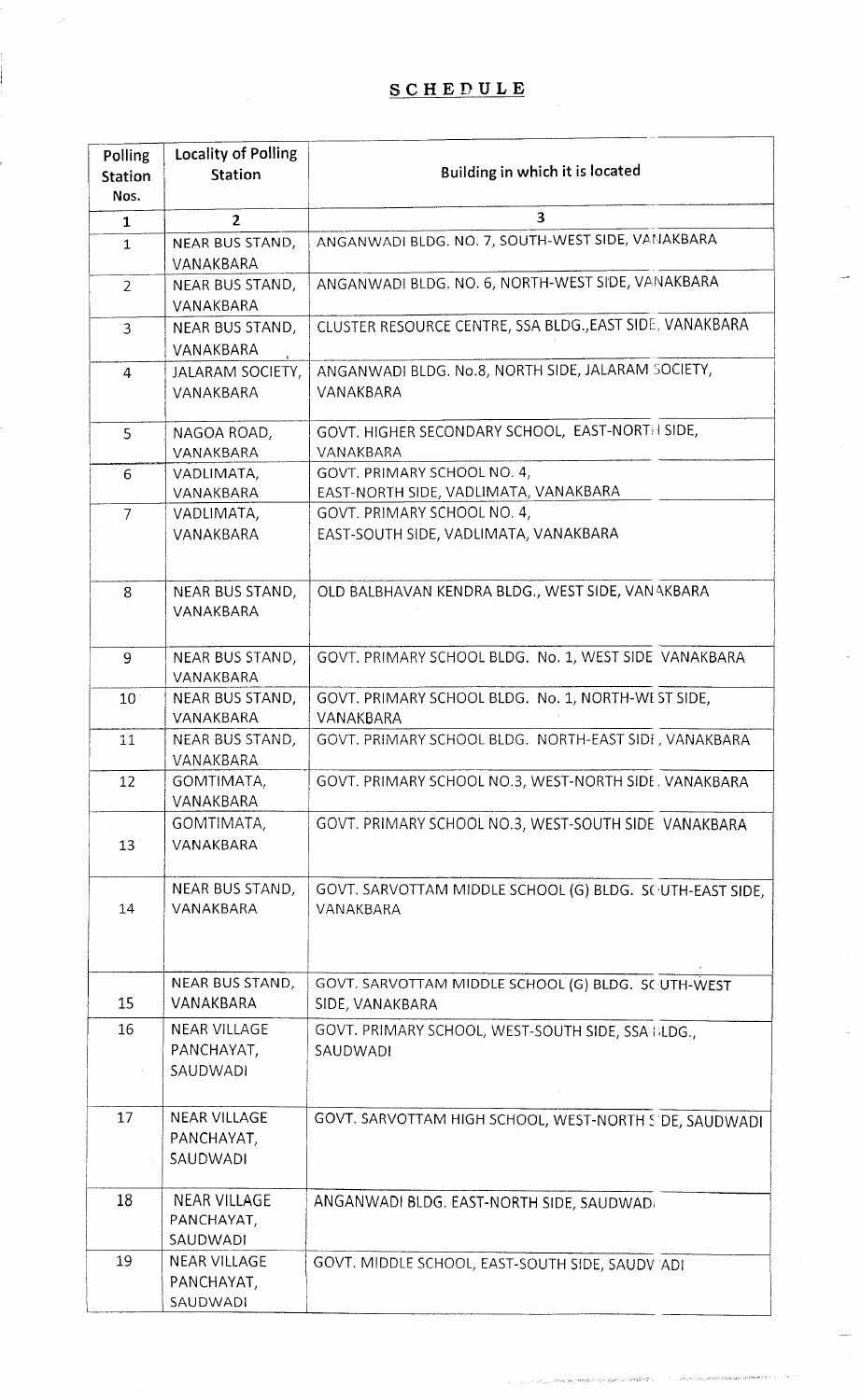| 20       | <b>NEAR VILLAGE</b><br>PANCHAYAT,<br>SAUDWADI | GOVT. MIDDLE SCHOOL, WEST-SOUTH SIDE, SAUD WADI                            |
|----------|-----------------------------------------------|----------------------------------------------------------------------------|
| 21       | OLD PANCHAYAT,<br>SAUDWADI                    | OLD GOVT. PRIMARY SCHOOL, EAST-NORTH SIDE, MAIN ROAD,<br>SAUDWADI          |
| 22       | NAGOA ROAD,<br>VANAKBARA                      | GOVT. SARVOTTAM MIDDLE SCHOOL (B), WEST-NORTH SIDE,<br>VANAKBARA           |
| 23       | NAGOA ROAD,<br>VANAKBARA                      | PRAYER HALL, GOVT. HIGHER SECONDARY SCHOOL, EAST SIDE,<br>VANAKBARA        |
| 24       | MAIN ROAD,<br><b>DAGACHI</b>                  | NEW GOVT. SARVOTTAM HIGH SCHOOL, EAST-NORTH SIDE,<br><b>DAGACHI</b>        |
| 25       | MAIN ROAD,<br><b>DAGACHI</b>                  | NEW GOVT. SARVOTTAM HIGH SCHOOL, WEST-NORTH SIDE,<br><b>DAGACHI</b>        |
| 26       | OPP. MARKET<br>DAGACHI                        | PRIMARY SCHOOL BLDG., EAST-NORTH SIDE, DAGACHI                             |
| 27       | OPP. MARKET<br><b>DAGACHI</b>                 | NEW PRIMARY SCHOOL BLDG. NORTH SIDE, DAGACHI                               |
| 28       | <b>NEAR JNV</b><br>PATELWADI                  | GOVT. PRIMARY SCHOOL, EAST-NORTH SIDE, SSA BLDG.,<br>PATELWADI             |
| 29       | <b>NEAR JNV</b><br>PATELWADI                  | GOVT. PRIMARY SCHOOL, EAST-SOUTH SIDE, SSA BLDG.,<br>PATELWADI             |
| 30       | MAIN ROAD,<br><b>BUCHARWADA</b>               | GOVT. MIDDLE SCHOOL BLDG. WEST-NORTH SIDE, MAIN ROAD,<br><b>BUCHARWADA</b> |
| 31       | MAIN ROAD,<br><b>BUCHARWADA</b>               | GOVT. MIDDLE SCHOOL BLDG. EAST-NORTH SIDE, MAIN ROAD,<br><b>BUCHARWADA</b> |
| 32       | <b>NAGOA</b>                                  | GOVT. PRIMARY SCHOOL BLDG. EAST SIDE, NAGOA                                |
| 33       | <b>NAGOA</b>                                  | GOVT. PRIMARY SCHOOL BLDG. EAST-SOUTH SIDE, NAGOA                          |
|          | SENJARI,                                      | OLD ANGANWADI, WEST-SOUTH SIDE, SENJARI, ZOLAWADI                          |
| 34<br>35 | ZOLAWADI<br>SENJARI,                          |                                                                            |
|          | ZOLAWADI                                      | GOVT. PRIMARY SCHOOL, EAST-NORTH SIDE, SSA BLDG, SENJARI,<br>ZOLAWADI      |
| 36       | <b>NEAR BAL</b><br>SAMSHAN,<br>ZOLAWADI       | ANGANWADI BLDG. No. 16, NEAR BAL SAMSHAN, ZOLAWADI                         |
| 37       | MAIN ROAD,<br>DANGARWADI                      | ANGANWADI BLDG. NO. 17, EAST-SOUTH SIDE, DANGARWADI                        |
| 38       | MAIN ROAD,<br><b>KEVDI</b>                    | GOVT. PRIMARY/MIDDLE SCHOOL BLDG., EAST SIDE, KEVDI                        |
| 39       | MALALA                                        | GOVT. PRIMARY SCHOOL, EAST-SOUTH SIDE, MALALA                              |

 $\frac{1}{2}$ **(VIK SIN H MALIK, IAS )** DISTRICT\MAGISTRATE, DIU

Copy forwarded for information and necessary action to :-

- 1. The PPS to Hon. Administrator, DD & DNH, Daman.
- 2. PS to Development Commissioner, DD & DNH, Daman.
- 3. The S.S.(Home/DS(Home), Daman.